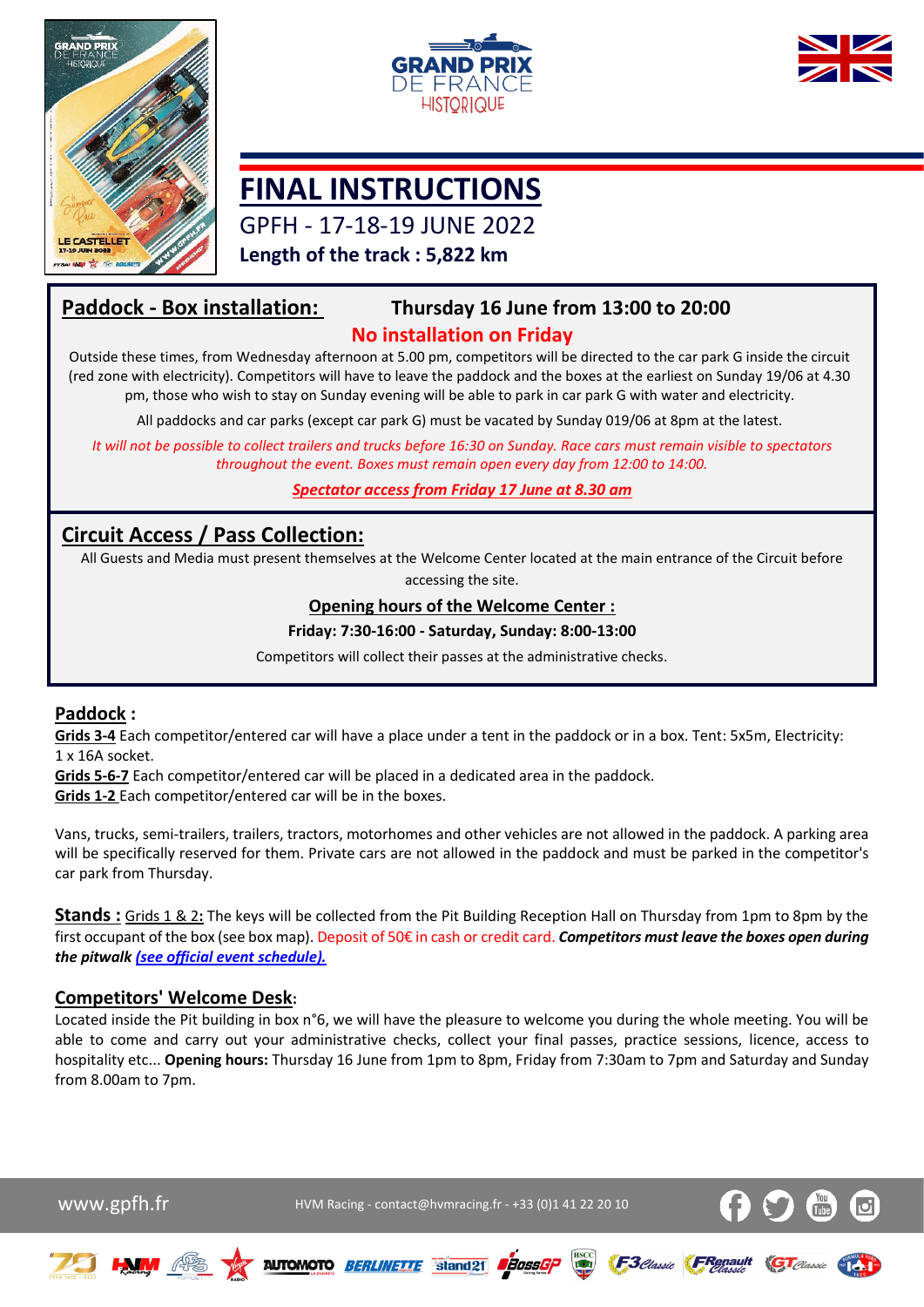



**Administrative checks** will take place at the Competitors Welcome Desk (except for grids 5), on Thursday from 1pm to 8pm and 2h before the drivers briefing.

**Technical checks** will take place in the competitors' structures (Paddock or Box) on Thursday and Friday from 8.30 am until 2 before the drivers' briefing. Competitors must remain at the disposal of the technical commissaires near their vehicle with the drivers' equipment.

**Drivers' briefings**: Please refer to the briefing schedule for your set. They will take place on the second floor of the Pit Building. Access will be through the reception hall.

**Private practice:** Sessions are held on Fridays. It is advisable to book sessions in advance to ensure that you have space and to take advantage of the preferential rate. Online bookings before Friday 10 June at 09:00 o[n www.hvmracing.fr](http://www.hvmracing.fr/) section « [Grand Prix de France Historique](https://www.hvmracing.fr/evenements/gp-de-france-historique/) » with secure payment by credit card.

**Licences :** Each driver must hold a national or international competitor/driver licence.

#### **Grids 1-4** : *FIA International Licence required.*

**Grids 2-3-5-6-7 :** Foreign drivers holding a national licence must present a foreign participation permit issued by their ASN unless the permanent authorisation is specified on the licence. It is possible to take out licences for the weekend (participation certificates). For this, you must present your driving licence or a photocopy and a medical certificate less than 6 months old. The 2022 rates are : TPNVHCC: 32€ ASA fee + 133€ payable to ASA Classic. Entry tickets are to be made at the competitors' reception desk.

#### **Pass :**

**Grid 1** : 8 passes / car **Grids 2-3-4-5-6 :** 4 passes / car **Grid 7 :** 3 passes / car Additional competitor passes can be purchased: **[ON THIS LINK](https://www.hvmracing.fr/produit/5-22-pass-supplementaires-concurrents-pass-competitors-gp-de-france-historique-2022-ref-70600024s2/)**. **Competitors will be able to collect their passes at the administrative checks.**

**Transponders :** From the 2022 season onwards, all competitors must be equipped with Chronelec / Tag Heuer Elite type transponders or ITS Chrono transponders, Cobra 360 type, on sale here. Rental will be possible from the timekeeper during the events at the rate of 50  $\epsilon$  per meeting (Deposit: 300  $\epsilon$  in check or cash). **Timekeeping** : Florent Renaul[t frenault.chronometrage@orange.fr](mailto:frenault.chronometrage@orange.fr) – +33 6 75 07 88 22

**Trackwalk :** possible by walking only on Thursday 16 June from 5pm to 7pm.

**Video broadcasts:** Want to live the races? Automoto la chaine is a partner of the Grand Prix de France Historique and will broadcast the races live on Saturday on its website [www.automoto-lachaine.fr](http://www.automoto-lachaine.fr/) and on live TV on Sunday afternoon. **On this occasion, HVM Racing will be vigilant to the outfit and presentation of the cars. We ask you to follow the compulsory sticker plan and to sew the Grand Prix de France Historique badge on your suits.**

### **Catering Competitors:**

Food Truck in the paddock, open from Friday to Sunday.

The Panoramic Restaurant will be open for competitors from Thursday to Sunday, **for lunch ONLY**. Possibility to order meal trays for the evening. Pre-order required via [this form](https://www.hvmracing.fr/wp-content/uploads/2022/05/OrderForm-Catering-GP-F1-HISTORIQUE-2022.xlsx) before June 1st 2022.

WWW.gpfh.fr  $WW$  HVM Racing - contact@hvmracing.fr - +33 (0)1 41 22 20 10



F<sub>3</sub>*Classic* FRenault